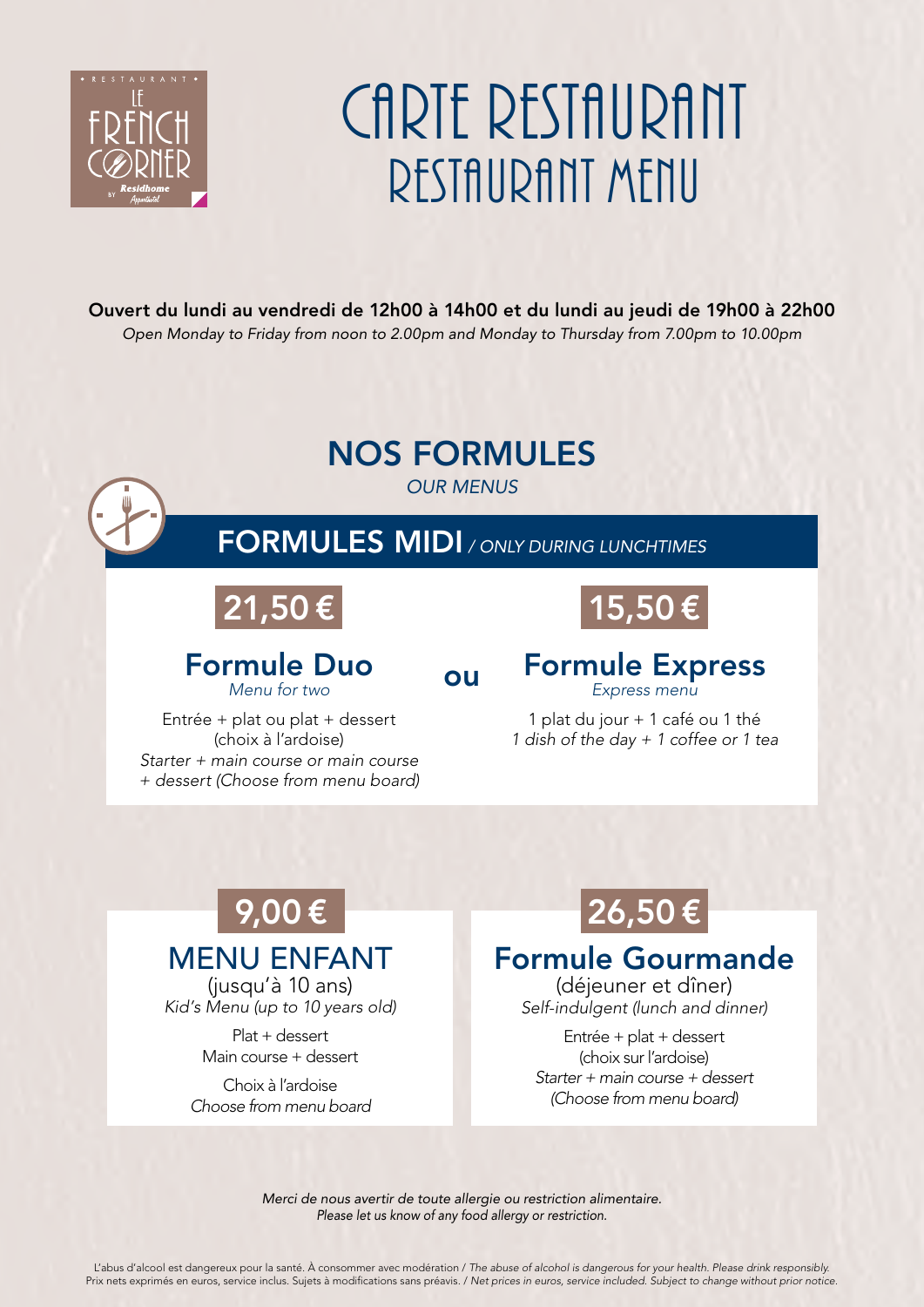# 8,00 €

### COCKTAIL DU JOUR à découvrir sur l'ardoise *COCKTAIL OF THE DAY to discover on the menu board*

# 8,50 €

# NOS ENTRÉES DU JOUR

*OUR STARTERS OF THE DAY*

Certaines entrées peuvent être servies en version «plat», demandez à notre équipe. Supplément 8,50€ *Some of our starters can be served in «dish» portions. Ask our team for details. €8,50 supplement*

> Choix à l'ardoise *Choose from menu board*

NOS PLATS DU JOUR *OUR DISHES OF THE DAY*  $17,00 \in$  8,50 €

Choix à l'ardoise *Choose from menu board* NOS DESSERTS DU JOUR *OUR DESSERTS OF THE DAY*

> Choix à l'ardoise *Choose from menu board*

# CAFÉ, THÉ, INFUSION

*COFFEE, TEA, INFUSION*

*Merci de nous avertir de toute allergie ou restriction alimentaire. Please let us know of any food allergy or restriction.*

Prix nets exprimés en euros, service inclus. Sujets à modifications sans préavis. / *Net prices in euros, service included. Subject to change without prior notice.*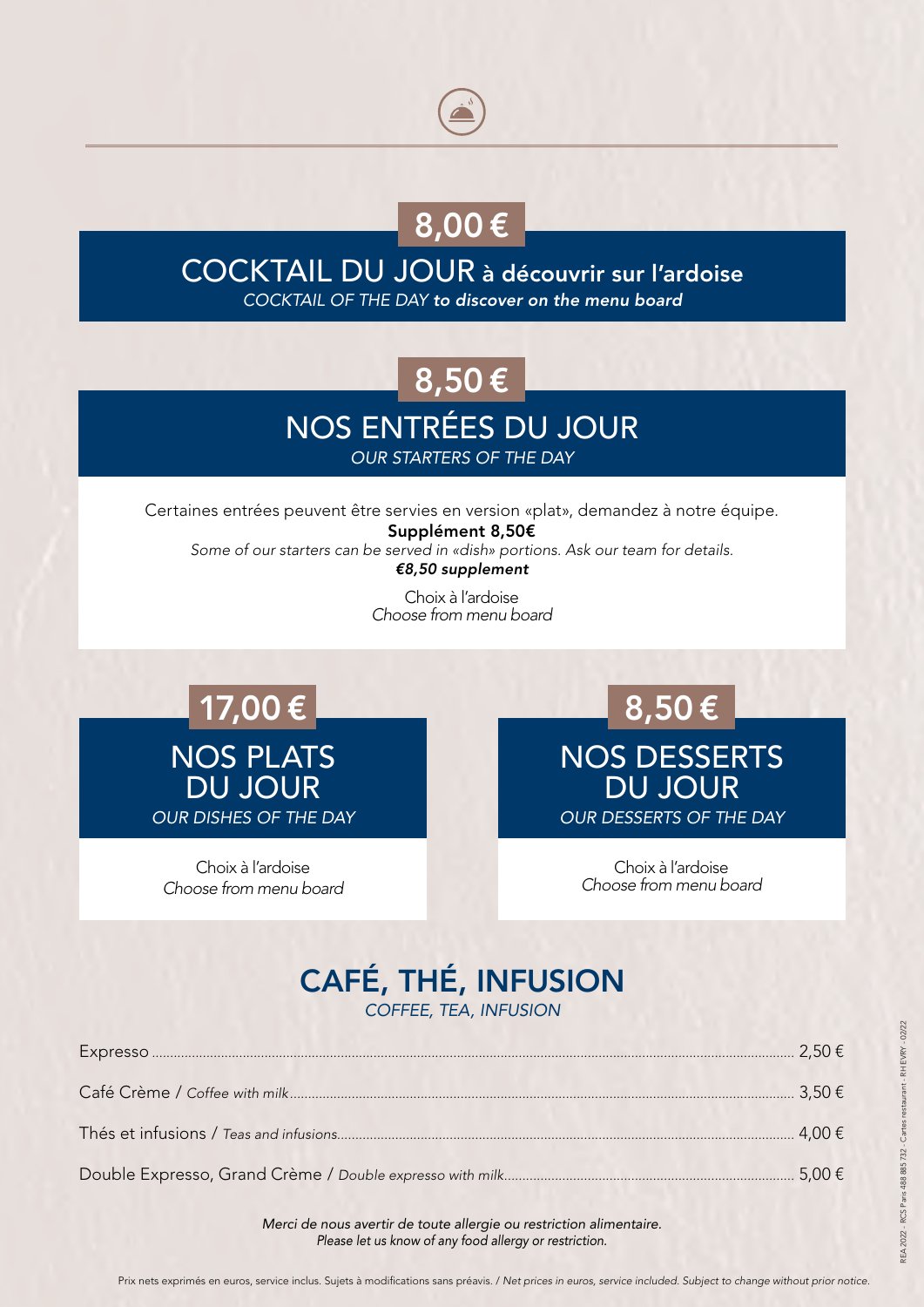# LES SOFTS CLASSIQUES

### *CLASSIC SOFTS*

|                                                                                  | .25 cl  | $3,50 \in$ |
|----------------------------------------------------------------------------------|---------|------------|
| Schweppes Indian Tonic, Schweppes Agrum, Orangina ______________________________ | .25 cl  | 4,00€      |
|                                                                                  | $33$ cl | 4,50€      |
| Jus de fruits (orange, pomme, ananas, mangue, tomate, abricot)                   | $25$ c  | 4,50€      |
| Fruit juice (orange, apple, pineapple, mango, tomato, apricot)                   |         |            |
| Jus et smoothies de fruits frais à la demande (selon arrivage)                   | .30 cl  | $6,50 \in$ |
| Home made juices and smoothies made to order according to deliveries             |         |            |

# EAUX MINÉRALES

#### *MINERAL WATER*

|                                                                                   | $50$ cl         | $100 \text{ cl}$ |
|-----------------------------------------------------------------------------------|-----------------|------------------|
|                                                                                   | 3.80 $\epsilon$ | 5.80 €           |
| Eaux gazeuses - Sparkling waters : Badoit, San Pellegrino _______________________ | $3,80 \in$      | 5,80 €           |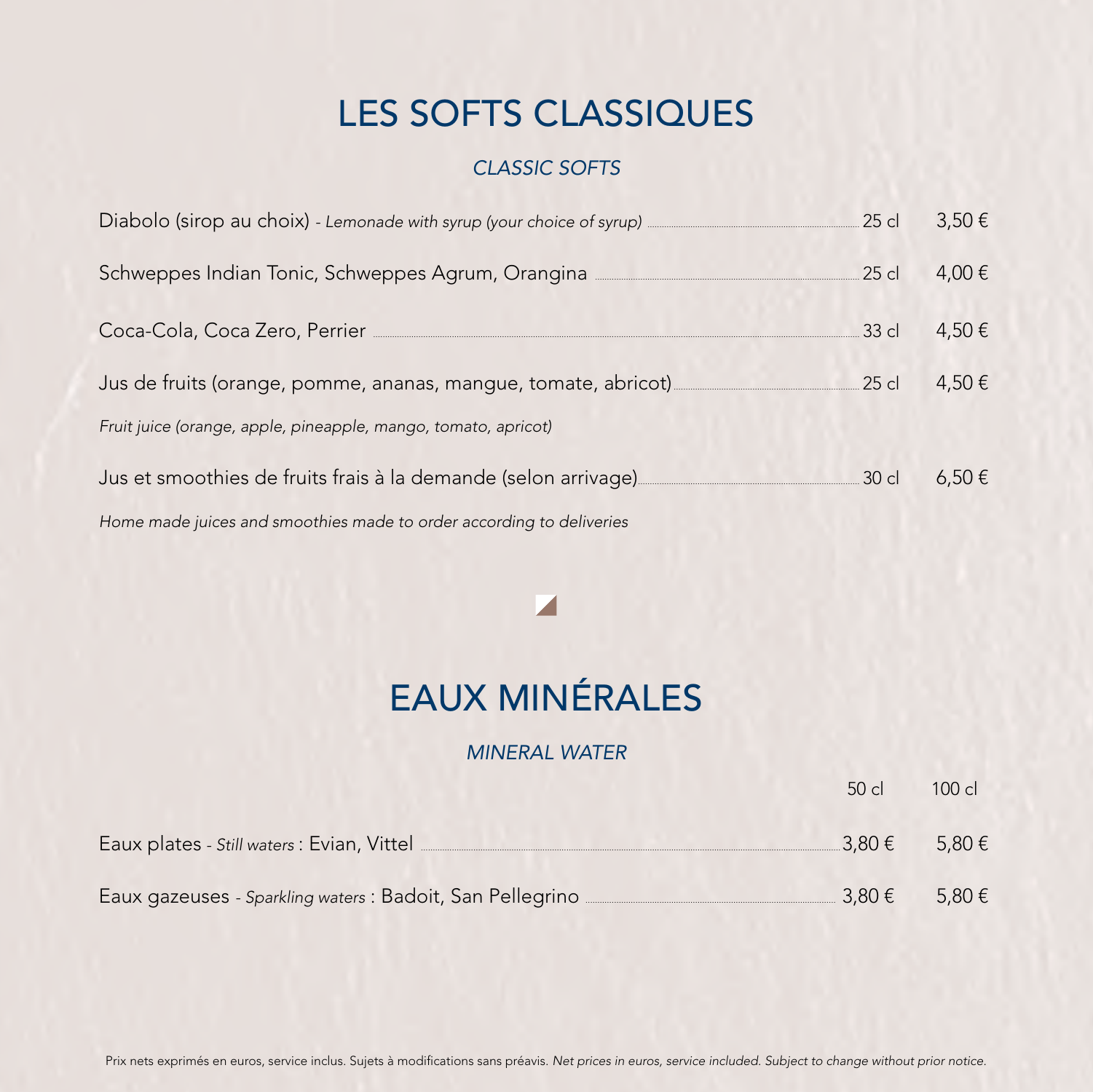

| Martini blanc - white, Martini rouge - red, Ricard, Campari <b>Martinian Campari</b> 4 cl                                                                                                                                            |                                            | 4,50€  |
|--------------------------------------------------------------------------------------------------------------------------------------------------------------------------------------------------------------------------------------|--------------------------------------------|--------|
| Alcools - Alcohols 4 cl                                                                                                                                                                                                              |                                            | 6,30€  |
|                                                                                                                                                                                                                                      | + 1 soft classique - 1 classic soft 9,30 € |        |
| J&B Rare $\overline{\phantom{a}}$ 4 cl $\phantom{a}$ 5,40 €                                                                                                                                                                          |                                            |        |
|                                                                                                                                                                                                                                      | + 1 soft classique - 1 classic soft 9,30 € |        |
|                                                                                                                                                                                                                                      |                                            |        |
|                                                                                                                                                                                                                                      | + 1 soft classique - 1 classic soft 9,30 € |        |
| Chivas Regal Scotch Whisky 12 ans - 12 years old <b>Children Container and Scotch Automaker</b> 4 cl                                                                                                                                 |                                            | 9,00€  |
| Glenlivet Malt 4 cl                                                                                                                                                                                                                  |                                            | 10,50€ |
| Porto rouge - red, Porto blanc - white <b>Manufacture of the Contract Orange Contract Contract Contract Contract Contract Contract Contract Contract Contract Contract Contract Contract Contract Contract Contract Contract Con</b> |                                            | 4,70€  |
| Kir Vin Blanc 12 cl                                                                                                                                                                                                                  |                                            | 4,20€  |
| Kir Royal 2cl                                                                                                                                                                                                                        |                                            | 7,50€  |
| Coupe de Champagne - Glass of champagne <b>Entrarrelle Coupe de Champagne</b> 12 cl                                                                                                                                                  |                                            | 7,70€  |

### Nos cocktails avec ou sans alcool sont disponibles sur l'ardoise Our cocktails with or without alcohol are available on the menu board

Prix nets exprimés en euros, service inclus. Sujets à modifications sans préavis. L'abus d'alcool est dangereux pour la santé. À consommer avec modération. Net prices in euros, service included. Subject to change without prior notice. The abuse of alcohol is dangerous for your health. Please drink responsibly.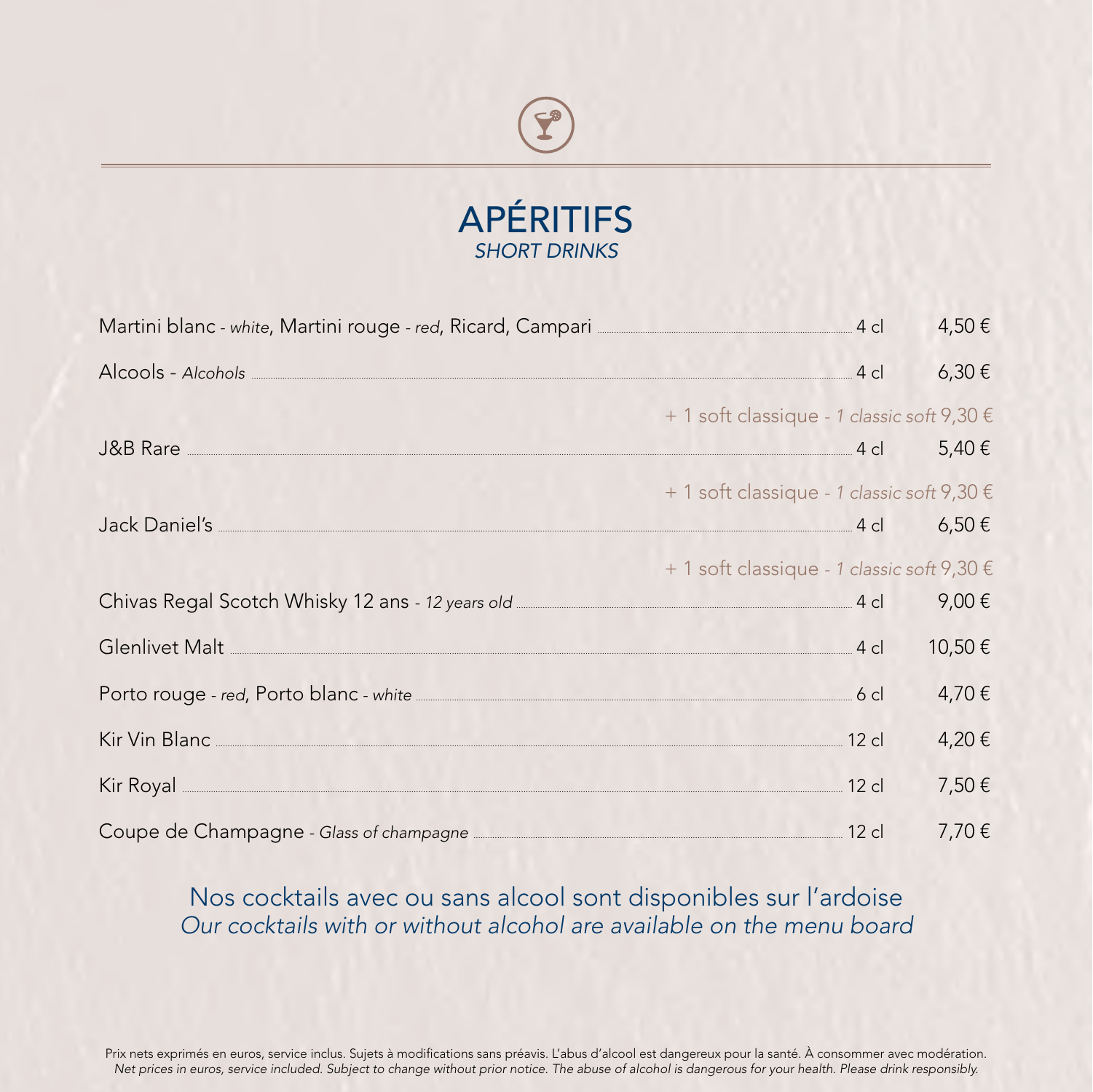

| Baileys Irish Cream, Get 27, Get 31 [18] [19] Daileys Irish Cream, Get 27, Get 31 |               |                 |
|-----------------------------------------------------------------------------------|---------------|-----------------|
|                                                                                   | $4 \nolimits$ | 7.00 $\epsilon$ |
| Calvados Busnel XV Réserve VSOP                                                   | $4 \nolimits$ | $7.30 \div$     |
| Eau de Vie Poire Williams                                                         | 4c            | $7.50 \div$     |
| Cognac Rémy Martin VSOP                                                           |               |                 |

### **BIÈRES & CIDRE BEERS & CIDER**

#### PRESSIONS - DRAUGHT BEERS

| Stella Artois <b>Maria Artois</b> |                                     |  |
|-----------------------------------|-------------------------------------|--|
|                                   |                                     |  |
| Leffe Blonde                      | $25 \text{ cl}$ 4,50 € 50 cl 8,10 € |  |

### **BOUTEILLES - BOTTLES**

| Desperados, Grimbergen, Budweiser                                                                                                                                                                                                   |                              | $33$ cl  | 5,00 €        |
|-------------------------------------------------------------------------------------------------------------------------------------------------------------------------------------------------------------------------------------|------------------------------|----------|---------------|
| Chimay rouge - Stout beer <b>contained</b> and the state of the state of the state of the state of the state of the state of the state of the state of the state of the state of the state of the state of the state of the state o |                              | $-33$ cl | $6.00 \notin$ |
| Bière locale à découvrir sur l'ardoise en salle<br>Discover our local beer on the blackboard                                                                                                                                        |                              | $-33$ cl | $6.50 \notin$ |
| Cidre brut (cidre artisanal) - Cider (craft cider) <b>Cider</b> 25 cl                                                                                                                                                               | 5,00 € _______________ 75 cl |          | 14.00€        |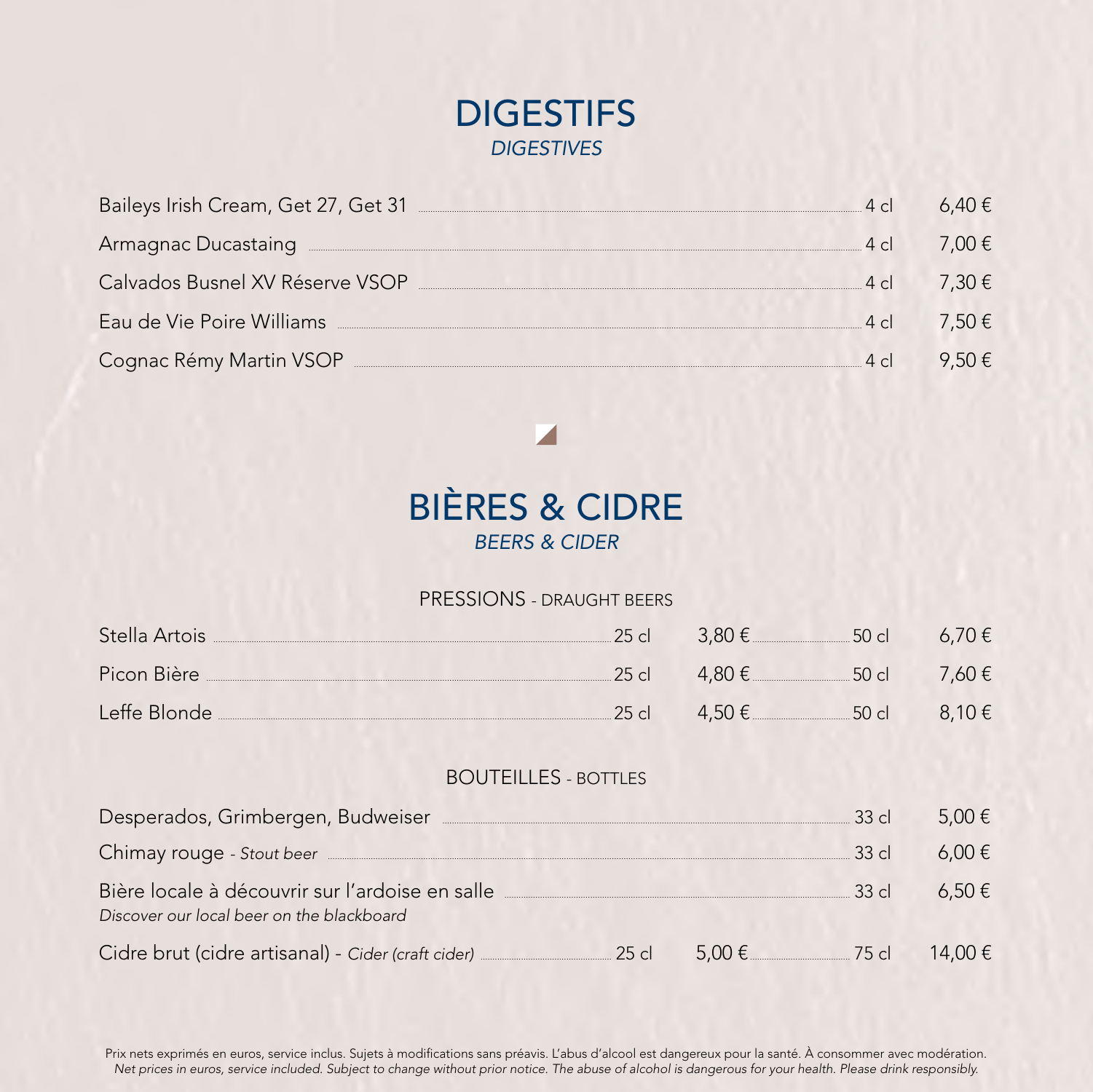

### LA CAVE *WINE SELECTION*

| Vins Blancs - White wines                                                                                             | $10$ cl | 75 cl  |
|-----------------------------------------------------------------------------------------------------------------------|---------|--------|
| Languedoc Domaine Gayda «Gayda Cépage» 2000 10000000 10000 5,00€<br>IGP d'Oc Chardonnay                               |         | 16,00€ |
| Bourgogne Albert BICHOT - Bourgogne Aligoté <u>entre en messe de</u> 6,00 €                                           |         | 25,00€ |
| Loire Domaine GITTON «Les Montachins » - Sancerre Blanc 2000 2000 € 32,00€ 32,00€                                     |         |        |
| Vins Rosés - Rosé wines                                                                                               |         |        |
| Corse San Pieru - IGP Ile de Beauté $4,00 \in$                                                                        |         | 16,00€ |
| Provence Secret d'Elise - Côtes de Provence <u>entre la contenante de la contenante</u> 5,00 €                        |         | 19,00€ |
| Vins Rouges - Red wines                                                                                               |         |        |
| Bordeaux Château Janoy Bellevue - Bordeaux <b>Maria Accessor 3.00 Exetence</b> 5,00 €                                 |         | 17,00€ |
| Rhône Les Fouquières - Côtes du Rhône <u>entre les products</u> de la participat de la participat de la participat de |         | 17,00€ |
| Loire La Cabriole - Saumur-Champigny <u>entitled and the state of</u> 5,00 €                                          |         | 21,00€ |
| Sud-Ouest Domaine Uby «N°17» - Tannat - IGP Côtes de Gascogne 6,00 €                                                  |         | 21,00€ |
| Bordeaux Grand Prince - Lussac-Saint-Emilion<br>26,00€                                                                |         | 24,00€ |
| Bourgogne Albert BICHOT - Bourgogne Pinot Noir 2000 100000000 8,00€                                                   |         | 30,00€ |
| Bordeaux Château Lamothe-Cissac - Haut-Médoc $\frac{1}{2}$ 8,00 €                                                     |         | 34,00€ |

Prix nets exprimés en euros, service inclus. Sujets à modifications sans préavis. L'abus d'alcool est dangereux pour la santé. À consommer avec modération. *Net prices in euros, service included. Subject to change without prior notice. The abuse of alcohol is dangerous for your health. Please drink responsibly.*